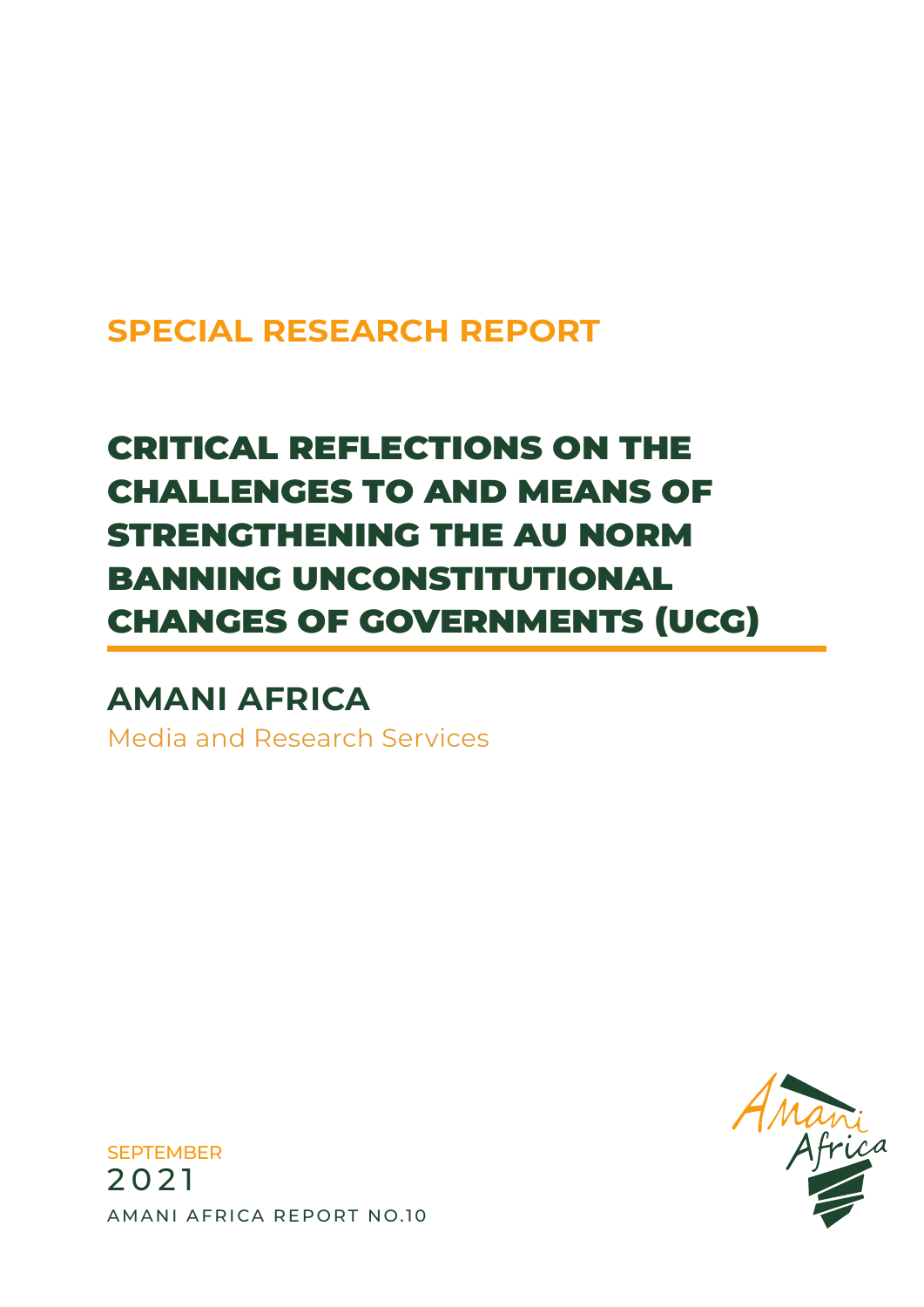### **CRITICAL REFLECTIONS ON THE CHALLENGES TO AND MEANS OF STRENGTHENING THE AU NORM BANNING UNCONSTITUTIONAL CHANGES OF GOVERNMENTS (UCG)**

## **INTRODUCTION**

On Sunday 5 September 2021, reports of gunshot and an apparent attempted coup started to stream on social media from Guinea capital, Conakry. Some hours later, a video showing the country's President Alpha Conde surrounded by members of the coup perpetrators emerged. Special Forces of Guinea entered the presidential palace after exchange of gun shoots and captured President Conde. Despite initial announcement by the Defense Ministry that the mutiny was foiled, the leader of the coup colonel Mamady Doumbouya, accompanied by his entourage, appeared on national TV to announce the dissolution of Conde's government and the suspension of the Constitution. Apart from holding President Conde in military detention, the coup makers also replaced the regional governors with military commanders.

Unsurprisingly, the turn of events in Conakry gave rise to critical questions about trends in military coups in Africa. At the meeting of the Economic Community of West African States (ECOWAS), Nigeria's Vice President pointed out 'We are sliding back to the infamous 1960s.' He went on to say that, '[o]ur zero-tolerance for coups is important, but clearly insufficient. Are there further steps that we can take to prevent coups d'état?. 1

Similarly, President Georeg Weah of Liberia asked 'Is it possible that there could be a correlation between these events and the political situations where constitutions are amended by incumbents to remove term limits through referendums? Or could this be a mere coincidence?' He went on to state that 'If the removal of term limits is serving as a trigger for the overthrow of constitutionally-elected governments, then perhaps we in Ecowas should exert our best efforts to ensure that the term limits in the constitutions of all member states should be respected.<sup>2</sup>

In response to the events in Guinea and echoing its earlier concern about the resurgence of coups in Africa, the African Union (AU) Peace and Security Council (PSC), in a communique of its 1030th session which suspended Guinea from participation in AU activities, emphasized the need for undertaking 'a comprehensive and objective analysis of the UCG arising from non-consensual and/or politically manipulated democratic processes.<sup>3</sup> This negotiated formulation referring to 'non-consensual and/or politically manipulated democratic processes' is actually euphemism for amendment of constitutional terms limits to which Weah referred to during the ECOWAS summit.

2 *Ibid.* 

<sup>1</sup> *African Union not doing enough to push for term limits, but moves to reject coups, The East African, 13 September 2021, https://www.theeastafrican. co.ke/tea/rest-of-africa/african-union-term-limits-3548356* 

<sup>3</sup> *African Union, communique of the 1030th session of the PSC, PSC/PR/COMM.(1030(2021)) 10 September 2021.*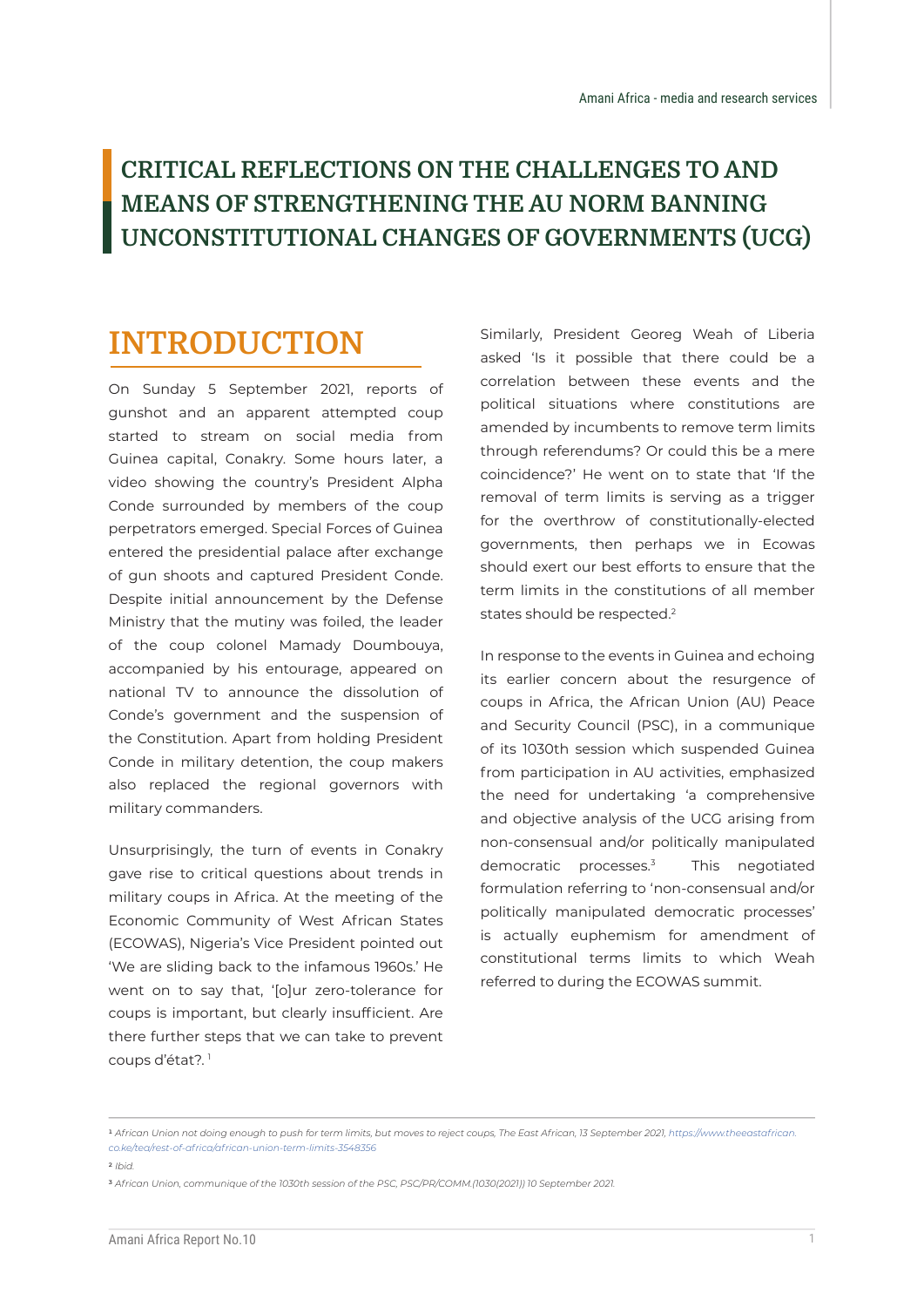Considering and addressing the questions raised during the ECOWAS summit are of paramount policy importance not only in responding to the situation in Guinea but also for constitutionalism, rule of law and security at regional and continental levels. Accordingly, and in order to contribute to PSC's request at its 1030th session for comprehensive assessment of UCG, in this special research report, we try to interrogate and outline policy perspectives on the following and related questions: What are the forms of the crisis? What explains this coup? Is there anything that this coup tells us about military coups in Africa and about how actors such as the AU are handling military coups in Africa? What is the best policy approach to respond to the coup?

### **COUP: A PROBLEM AND A SYMPTOM OF OTHER PROBLEMS**

Given that it led to the dissolution of the government and the suspension of the Constitution, the coup in Guinea constitutes a major constitutional crisis. But that is not the only defining feature of the crisis that is the coup. Additionally, it manifests the political and institutional instability of Guinea. By the mere fact of its occurrence, it also creates new economic uncertainties and exacerbates existing economic woes of the country. The coup on its own is thus a problem. Perhaps importantly, it is a symptom of other problems.

It was eleven months ago that Guinea held a presidential election in the middle of the global novel corona virus pandemic. The body charged with the preparation of free and fair election in the country, known by its French acronym as CENI, announced that the incumbent Alpha Conde won the presidential race with 59.5 percent of the votes cast.

Conde was sworn in as Guinea's president for a third term in December 2020. African election observers from AU and ECOWAS expressed satisfaction about the election and its outcome, with AU's election observation report noting that 'the election of 18 October 2020 took place in a relatively peaceful climate.<sup>4</sup>

The question then is what changed in nine months into the new term of President Conde to lead to his overthrow from power by the military. Certainly, it is not simply the change of circumstances during these nine months that created the conditions for the military coup. There certainly are deeper issues at play that relate to the credibility of the election and the health of the governance of the country. There are at least five issues that explain why the coup in Guinea happened.

First and foremost, it indicates that the relationship between government and citizens has been severely damaged, a key element of the political governance crisis. In a clear indication of this damaged relationship, the coup did not elicit visible public opposition in Guinea. Indeed, the downfall of Conde's government was greeted by widespread celebrations on the streets of Conakry. Opposition leader Cellou Dalein Diallo welcomed the coup for bringing 'the failure of the dictatorial regime'.

Second, the coup and the public reaction it elicited also signifies that the election that took place in October 2020 was anything but free and fair. It attests to the fact that the election, held in a highly tense and charged political context and in a playing-field tilted decidedly in favor of the incumbent, became a stage-managed exercise organized to give a semblance of democratic credential for extending Conde's stay in power.

<sup>4</sup> *See the Report of the African Union Election Observation Mission to Guinea, https://au.int/sites/default/files/documents/40261-doc-rapport\_de\_la\_ mission\_dobservation\_electorale\_de\_lunion\_africaine\_pour\_lelection\_presidentielle\_du\_18\_octobre\_2020\_en\_republique\_de\_guinee.pdf*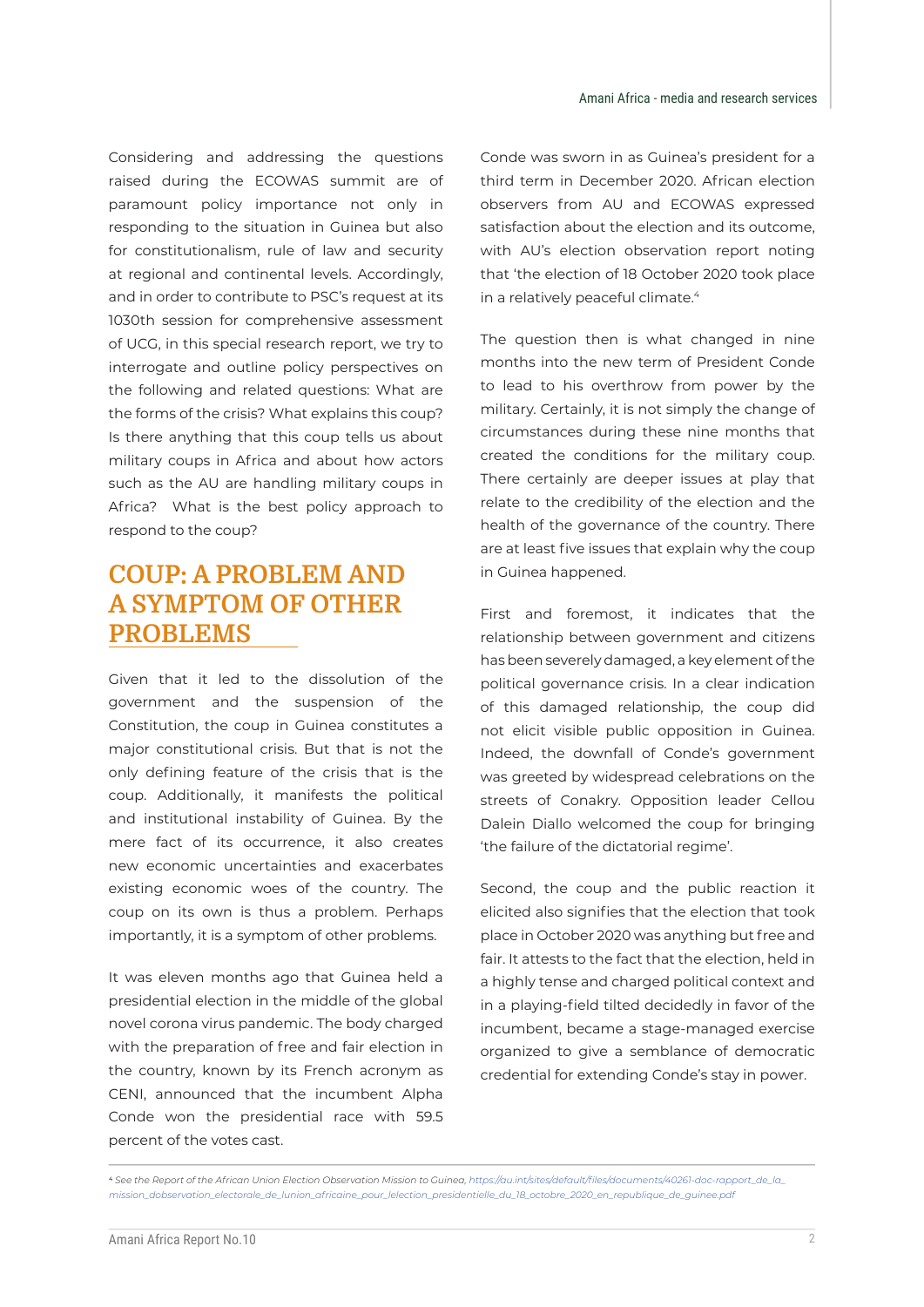The situation is made worse by the fact that elections are increasingly being held in an institutional context characterized by the use of the security sector for intimidating and harassing opposition politicians and their supporters<sup>5</sup> and electoral bodies lacking autonomy and impartiality. These are not unique to Guinea but reflect a worrisome trend on the continent which has severely weakened the role that election plays in holding the government in power accountable and facilitating change of leadership.

These developments have eroded the confidence of the public in elections. According to a poll by Afrobarometer, 'while most Africans believe in elections as the best way to select their leaders, popular support for elections has weakened.<sup>6</sup> With leaders perfecting the art of 'winning' elections that they convene for the only purpose of legitimizing themselves characteristic of what Fareed Zekaria called illiberal democracies, $7$  it is little surprise that confidence in the capacity of elections for bringing about change of leadership is waning. Yet, in Guinea itself a survey by Afrobarometer established that 77 % of Guineans support democracy and 82 % wish to choose leaders through free and fair elections.

Third, a further manifestation of the governance crisis that created the conditions for coups is the unlimited power amassed by the executive power of government to the point of rendering the constitutional roles of parliament and the judiciary to put checks on the executive authority ineffective.

It is worth noting that the Constitutional Court certified the contested constitutional referendum that paved the way for the third term of Conde. With the independence of institutions compromised and the constitutional avenues for checks and balances severely weakened, it has become possible for the executive to run an increasingly corrupt, repressive and unaccountable system of government. The resultant ineffectiveness of both the formal and informal mechanisms for limiting the excesses of the government opens wide opportunity for members in the military to take matters into their own hands by engaging in coup.

Fourth, it was against this backdrop and in the context of the political tension from the highly controversial constitutional amendment removing the presidential term limit that the process for the presidential election was set in motion. By the time of the electoral season, Guinea has been gripped by political instability that lasted for nearly a year as a result of the protest and political confrontation that Conde's government move for changing the constitution triggered. Following the proposal of a new constitution removing the term of office of the president, opposition groups and civil society organizations, accusing the government of engaging in 'constitutional coup', mobilized large protests opposing the constitutional changes. Despite the protests and the boycott by the opposition, the government secured the constitutional changes in a highly contested referendum held on 22 March 2020.

<sup>5</sup> *Sarah Jenkins, S. (2020), The politics of fear and the securitization of African elections, 27(5) Democratisation, 836-853.* 

<sup>6</sup> *Fredline M'Cormack-Hale and Mavis Zupork Dome (2021), Support for elections weakens among Africans, many see them as ineffective in holding leaders accountable, https://afrobarometer.org/sites/default/files/publications/Dispatches/ad425-support\_for\_elections\_weakens\_in\_africaafrobarometer\_dispatch-7feb21.pdf* 

<sup>7</sup>*Fareed Zekaria (1997), The rise of Illiberal Democracy, 76(6) Foreign Affairs, 22-43*

<sup>8</sup> *See Timeline- A year of bloody protests in guinea, Al Jazeera, 14 October 2020, https://www.aljazeera.com/news/2020/10/14/timeline-a-year-of-bloodyprotests-in-guinea*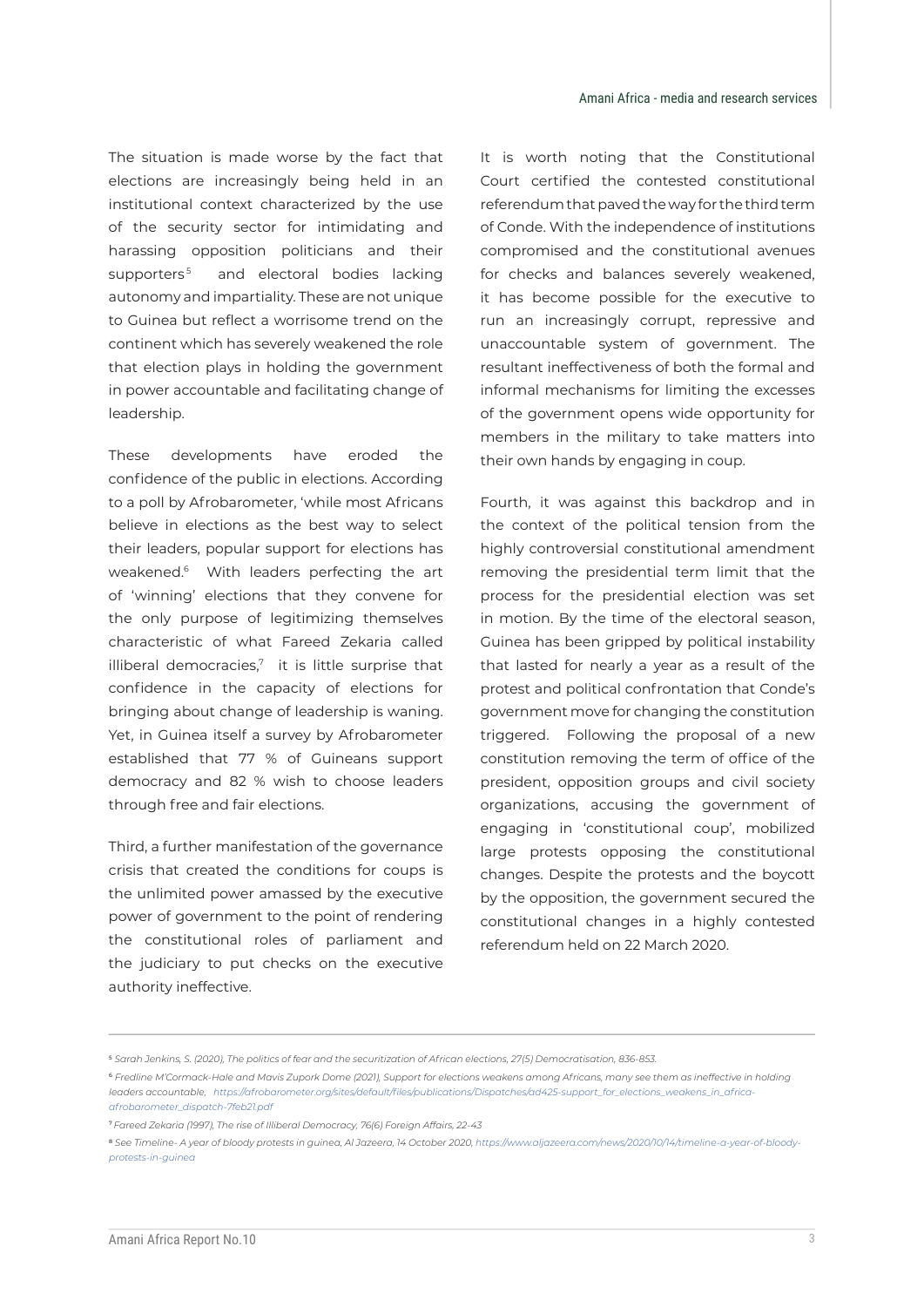The discontents that resulted from the manipulated constitutional referendum removing the term of office of the president adds further political fuel that anyone wishing to remove the government from power can take advantage of. It is no surprise that the opposition leader in Guinea considered the coup by the special forces as an act that brought to a close the work began by pro-democracy groups.

Fifth and finally, the coup is also a manifestation of governance issues in the security sector. It highlights a crisis in civil-military relationship and in the professionalism of the army as well as the existence of weak command and control. In the specific context of Guinea, indications are that the coup is in part a manifestation of the increasing ambition of the Special Forces, whose leadership, despite better treatment from other parts of the army, were dissatisfied with recent financial cuts. The incident also shows the lack of coherence and uneven development among various parts of the military in the country. Given the involvement of the Special Forces in repressing protesters during the yearlong opposition protests, the politicization of this unit must also have played a role for why the Special Forces orchestrated the coup.

While the foregoing issues create the fertile ground for the perpetration of coups, there is nothing that justifies and legitimizes coups. Constitutionally speaking, coup constitutes an act of trespassing by the army as the army ventures into the realm of politics, for which it not only lacks jurisdiction but also competence. Politically speaking, a coup is an abuse of power by the army. Those orchestrating the coup essentially take advantage of the fact that they are in possession of the means of violence which is the only basis for them to dare to overthrow the government.

From a rights perspective, the arrogation by members of the army of the decision to overthrow a government is a usurpation of the inherent right of citizens who hold the sovereign power for changing government. Coups, by resulting in the suspension of constitution, create a legal vacuum that facilitates the conditions for abuse and violation of human rights and due process of the law.

The leader of the Special Forces, Lieutenant-Colonel Mamady Doumbouya, in the televised address announcing the seizure of power stated that the coup was meant to correct the wrong in the politics of Guinea under Conde's government. That the military in Guinea arrogated such role of being an arbiter of politics and hence of correcting the wrong in the politics of the country (by ousting the incumbent government and seizing power), is the most prominent manifestation of the military's abuse of its control of the means of violence. After all, it is downright wrong and dangerous to think that you can solve a political problem through the barrel of the gun.

There is thus nothing virtues about a military coup. The idea of a good coup is an oxymoron. AU norms are right in rejecting coups in general as unconstitutional. It is thus fitting to deny coups any political and legal recognition. The policy of zero tolerance for military coups instituted in the norms of the AU and regional bodies such as ECOWAS has accordingly not only the purpose of safeguarding constitutional processes but also enforcing a standard of conduct that seeks to enforce the professionalism and integrity of the army whose role is to ensure the security and defense of the country.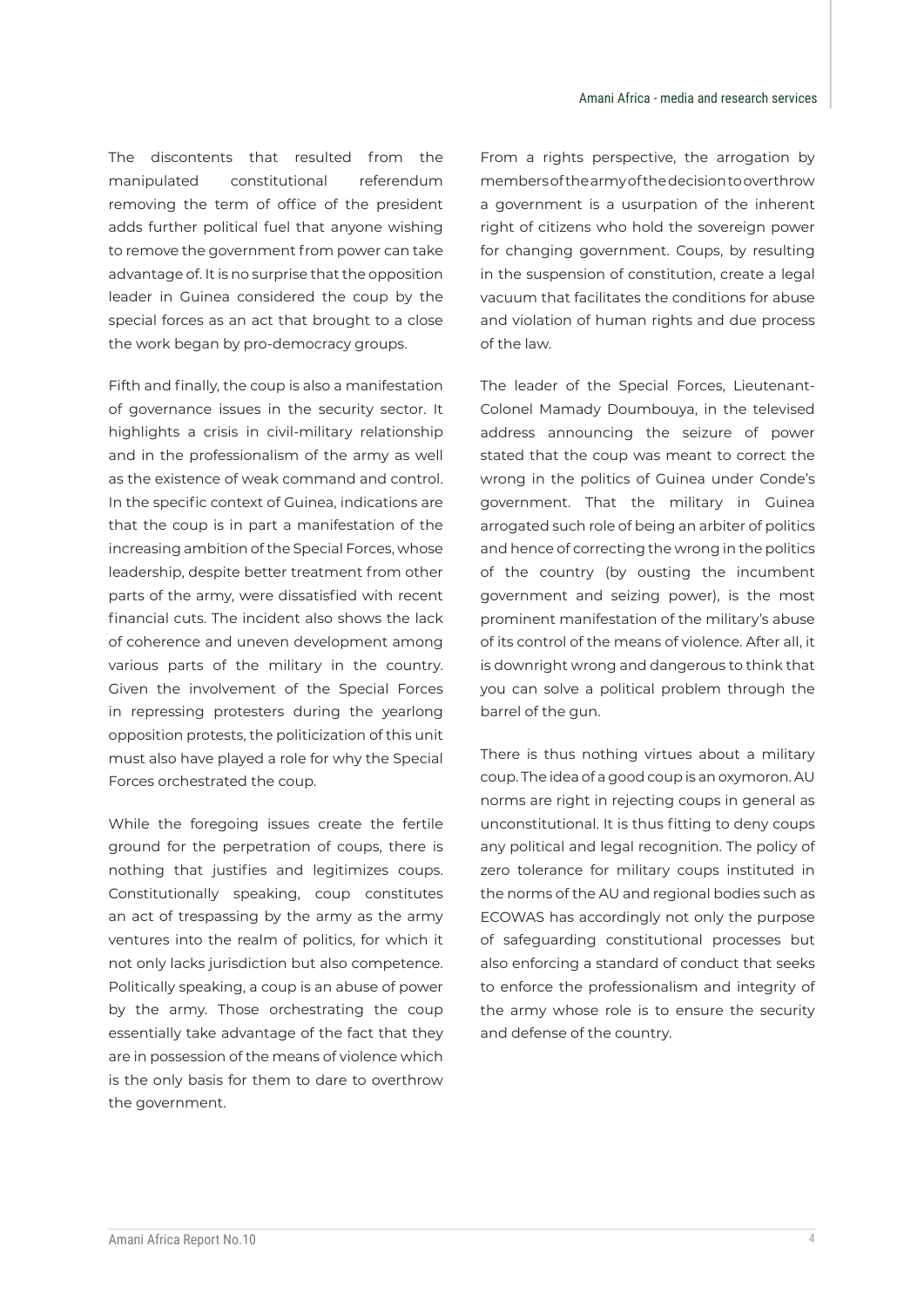The AU and ECOWAS are very right in condemning the coup and in withdrawing political, diplomatic and legal recognition to the military junta, through excluding it from participating in the activities of the two bodies. However, as noted earlier, to the extent that the coup is also a symptom of deeper problems of democratic governance, it is not enough that the response of the AU and ECOWAS is limited to the coup. This requires a critical appraisal of the limits of the AU norm on UCG and the gaps in the practice of applying these norms.

### **RETHINKING THE AU NORM ON UCG: BEYOND SUSPENSION, TRANSITIONAL GOVERNMENT AND ELECTIONS**

There are major gaps in the current arsenal of AU tools for enforcing the ban on UCG. These gaps relate to both the AU norm on UCG and the practice of the AU in enforcing the norm.

#### **Gaps in the AU norm banning UCG**

It is possible to identify at least four gaps in the existing AU norm on UCG. The first major drawback in the norm on UCG relates to addressing the democratic deficits (absence of checks and balances, authoritarian and corrupt system of governance, disputed constitutional amendment for extension of the term of office of the incumbent and flawed elections) that in the first place create the conditions for UCG including military coups. Accordingly, this relates to addressing the root causes of UCG.

Admittedly, the Lomé Declaration itself outlined a set of democratic values and principles and emphasised that 'the strict adherence to these principles and the strengthening of democratic institutions will considerably reduce the risks of unconstitutional change on our Continent.' This notwithstanding, the norm on UCG has continued to be applied in a context that is largely divorced from the broader issues of the rule of law, human rights, democracy and good governance.

This disconnect between the AU norm on UCG and the background context that precipitates the UCG has in part to do with the fact that the AU instruments have created two categories of norms: those for which clear enforcement measures and sanctions have been established and those without such similar enforcement measures. Accordingly, from those breaches of AU democratic and human rights norms identified as threats to peace and security in the 2004 AU Solemn Declaration on the Common Defense and Security Policy, the ban of UCG is the only one for whose occurrence a sanction is specifically prescribed in AU's founding legal instrument. Thus, Article 30 of the Constitutive Act provides that '[g]overnments which shall come to power through unconstitutional means shall not be allowed to participate in the activities of the Union.' The details of the measures of censure and sanction are specified beyond Article 23 of the Constitutive Act in the Lomé Declaration and the AU Charter on Elections, Democracy and Governance. Similar kind of measures of censure and sanction are lacking for cases of breaches of other AU norms on democracy, constitutionalism, the rule of law and respect for and protection of human and peoples' rights, however serious those breaches.9

<sup>9</sup> *Of course, the AU Constitutive Act expressly envisages in Article 23 that non-implementation of decisions of the AU can lead to sanctions but such measures have rarely been invoked.*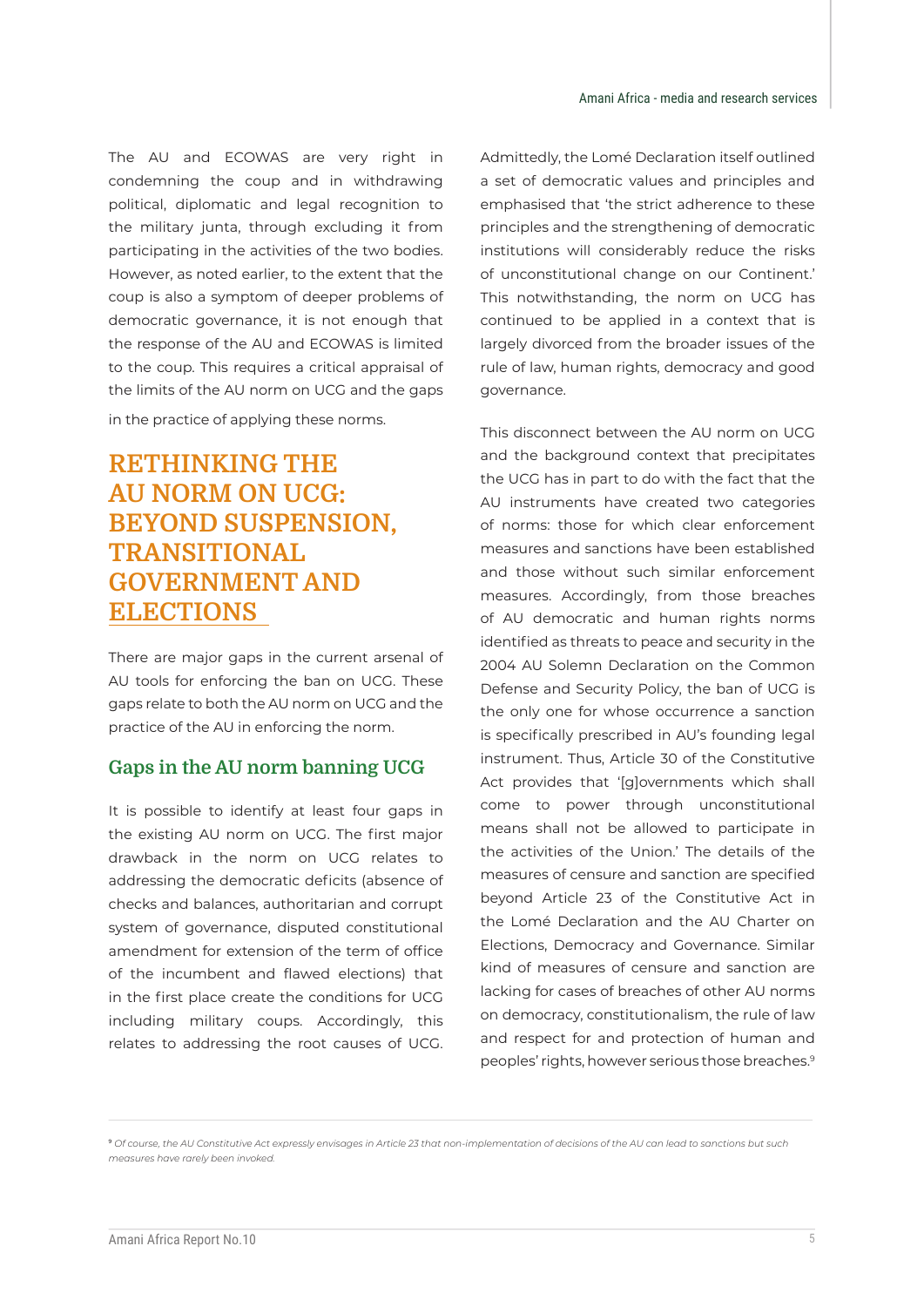Accordingly, while the AU has developed a relatively sophisticated framework for enforcing the norm on UCG, it has not provided for similar mechanisms of sanctioning serious democratic and human rights breaches,<sup>10</sup> which create the conditions for the occurrence of UCG. The AU, thus, lacks the kinds of measures that it needs to adopt in response to systematic violations of human rights, unconstitutional use of government power and generally serious democratic deficits in member States.

Related to the above and the second major gap in the AU norm banning UCG is the lack of mechanisms for dealing with the phenomenon of 'constitutional coups'. This involves the abuse and manipulative use by incumbent presidents of constitutional processes for extending their term of office beyond the two-term limit set in constitution.

There is as such nothing in the AU norms that prohibits the revision or amendment of constitutional clauses on presidential term limits. Like other matters that the constitution of a country governs, such a revision or amendment is a matter subject to the constitutional and democratic procedures of each country. As a matter of general policy statement therefore, revision or amendment is legitimate and legal as long as it is done in accordance with established constitutional provisions and enjoys democratic legitimacy.

At the same time, the AU norms are not completely bereft of provisions with potential relevance to term limits. In this regard, the most authoritative statement of AU's normative position is found in Article 23 of the African Charter on Democracy, Elections and Governance.

One of the 'illegal means of accessing or maintaining power' deemed as constituting UCG in Article 23(5) of the Charter is 'any amendment or revision of the constitution or legal instruments, which is an infringement on the principles of democratic change of government.' However, the concern of the AU norm as stipulated in Article 23 (5) of the Charter is not with amendment or revision per se. It is rather with the legitimacy and constitutional propriety of how (the inclusivity and credibility of the process) and the end for which such amendment or revision is made.

However, there is a lack of clarity on the applicability of Article 23 (5). Specifically, the criteria and process for application of the standards of this article remain unsettled. Additionally, there has not been an instance in which the AU directly invoked the application of this provision. This has created an environment in which 'constitutional coups' are perpetrated with no concern for any legal or diplomatic consequences. During the last two decades there were some 26 instances of constitutional amendments in 20 African states that led to the removal or loosening of presidential term limits. As noted earlier, one of the recent such cases was Guinea. In none of these cases was Article 23 (5) invoked.

The AU remains ambivalent, if not completely reluctant, to reject attempts by incumbent leaders to amend their constitutions in order to remove presidential term limits, which has now become a trigger of instability and violence in Africa. Many observers are thus right in pointing out that the case of Guinea illustrates how the extension of term limits in the face of popular opposition increases the likelihood of various forms of crises including military coup.

*<sup>10</sup> Solomon Ayele Dersso (2012), The adequacy of the APSA to deal with serious democratic deficits: Lessons from North African uprisings, 21 (3) African Security Review, 4-23, 13.*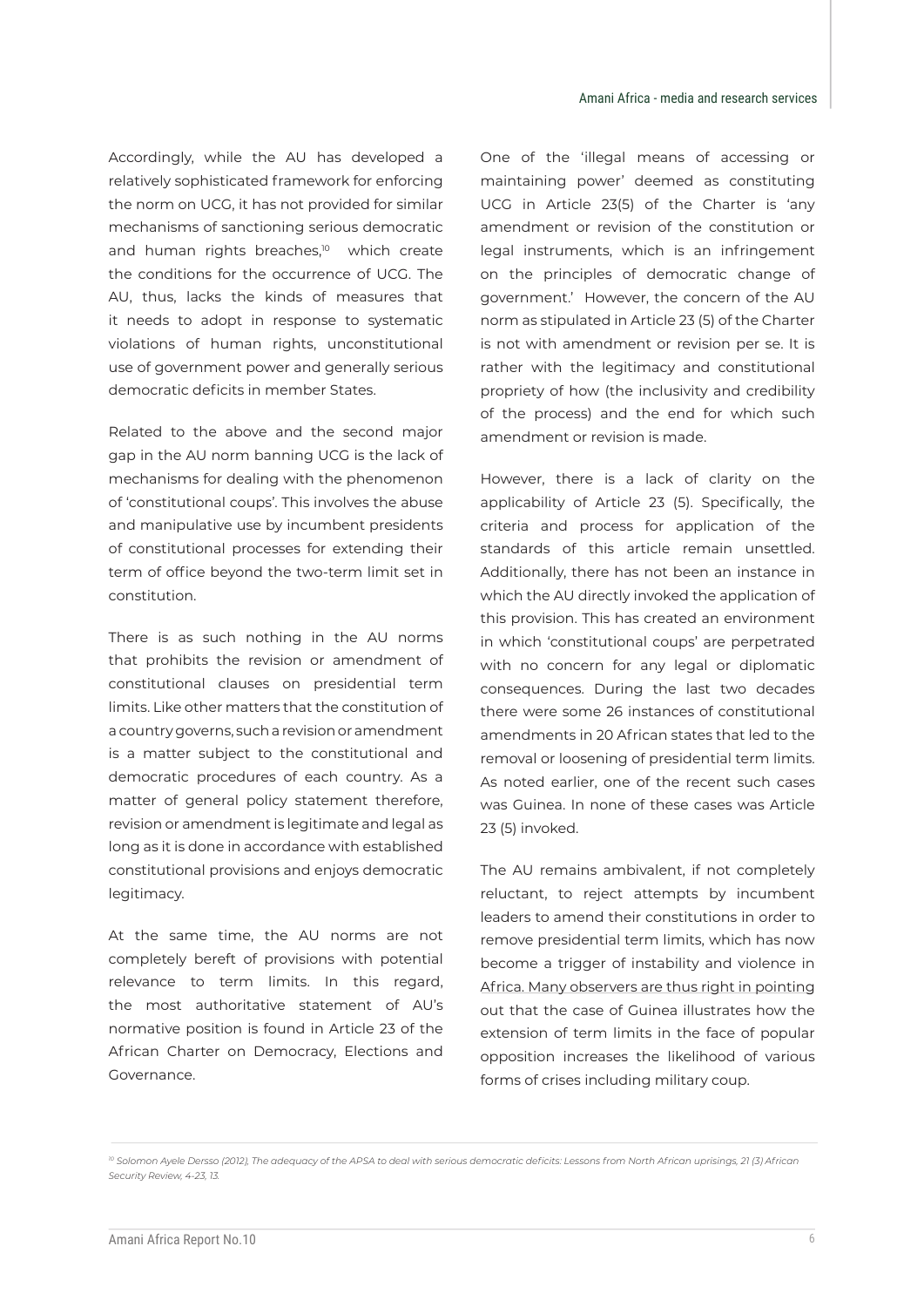It is worth recalling that in Burkina Faso in 2014 the attempt by then president of the country, Blaise Compaore, to run for a third term triggered a popular uprising that culminated in the demise of his regime. The recurrence of extension of term limits and the crises that such extensions trigger are such that the PSC considered in its 1014th session 'manipulation of national constitutions to extend term limits' as one of the issues threatening peace and security on the continent.<sup>11</sup> As the experience in Guinea and the earlier cases including Burkina Faso attested, there is accordingly a pressing need for clarifying how Article 23(5) applies and establish clear processes for its enforcement against 'constitutional coups' or manipulated extension of term limits.

The third gap in the AU norm on UCG concerns its application vis-à-vis changes of government resulting from popular uprisings. This lacuna became evident during the North African popular uprisings during 2011 and 2012. The challenge that the AU faced with respect to the uprisings in Tunisia and Egypt was the determination of whether or not the change of government that the uprisings brought about was a case of UCG. While the case of Libya stood out as qualitatively separate case, owing to the descent of the country into civil war soon after protests started, in both Tunisia and Egypt the popular uprisings culminated in the overthrow of their respective government. In both instances, the change in government came about outside of the processes laid down in the respective constitutions.

Not only the norm on UCG but also the broader AU governance norms proved inadequate. They offer no systematic and particular guidance on how to respond to popular democratic uprisings.<sup>12</sup> At the heart of this lies the difficulty of distinguishing between legitimate uprisings and those that may amount to situations that AU norms and policy instruments proscribe.<sup>13</sup> This gap in the existing AU norm on UCG is not without its consequences. It has made the decision-making of the AU with respect to changes of government in situations of popular uprisings unpredictable and lacking in transparency. The PSC has recognized this gap during its 432nd and 871st sessions in April 2014 and August 2019<sup>14</sup> respectively. The PSC has particularly requested the AUC Chair 'to expedite the finalisation of the draft AU framework on responses to popular uprisings and to submit the draft for consideration by Council, as soon as possible' during its 871st session.

The fourth lacuna involves the lack of clarity on the question of under what conditions a country affected by UCG is said to have achieved restoration of constitutional order. As Issaka Souare put it, 'while condemning military coups and insisting on the 'restoration of constitutional order', the policy does not provide any explicit definition of what exactly constitutes the successful restoration of constitutional order.<sup>15</sup> As an earlier Amani Africa policy brief pointed out,<sup>16</sup> despite the fact that the formation of a new government based on free and fair election is considered as the preferred signifier of the return of the country to constitutional order,

<sup>12</sup>*Dersso, note 10 above, 13.* 

<sup>11</sup> *African Union, communique of the 1014th session of the PSC, PSC/PR/COMM.1014(2021) 26 July 2021.* 

<sup>&</sup>lt;sup>13</sup> As former South African President Thabo Mbeki put it, 'The stark choice Africa faced was - should we side with the demonstrators or with the *governments they demanded should resign!' Thabo Mbeki, In Libya the West has Marginalized African Concerns, http://www.african-times.com/index. php?option=com\_content&view=article&id=13702:let-us-solve-our-problems-by-ourselves&catid=38:politics&Itemid=54* 

<sup>14</sup>*African Union, press statement of the 871 session of the PSC, PSC/PR/BR.(DCCCLXXI) 22 August 2019*

<sup>15</sup>*Issaka Souare (2014), 'The African Union as a Norm Entrepreneur on Military coups d'état in Africa (1952– 2012): An Empirical Assessment', 52The Journal of Modern African Studies, 79.* 

<sup>&</sup>lt;sup>16</sup> See Amani Africa, The quest for restoration of constitutional order in Mali, Policy Brief 2 (August 2020)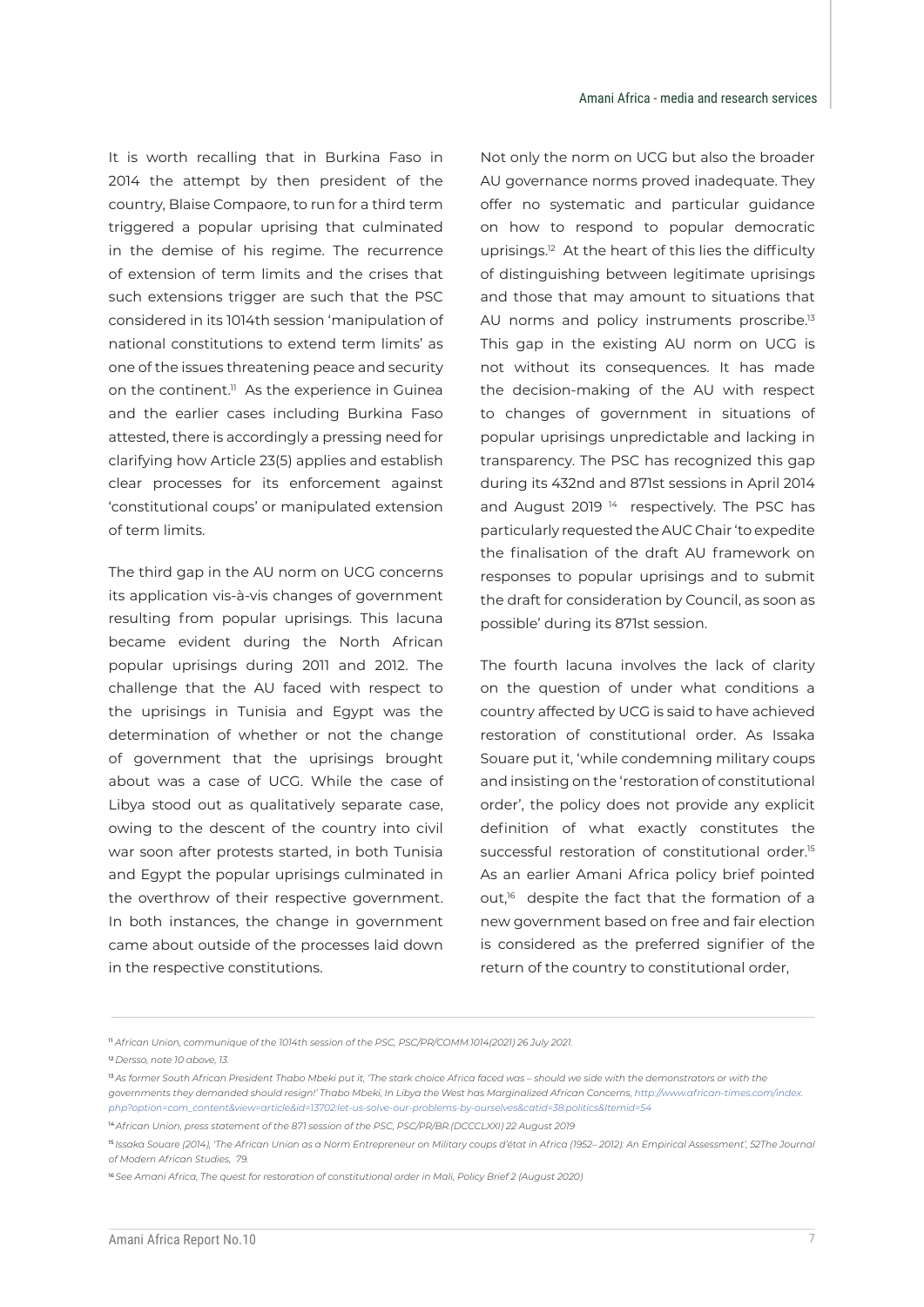AU practices show that a country sanctioned for UCG may in some cases be considered to have met the requirements of restoration of constitutional order under the AU norm on UCG and hence to have sanctions imposed on it lifted even before the holding of elections for establishing a new government.

#### **Gaps in AU's practice of implementing the norm**

The above lacuna on what constitutes restoration of constitutional order created further problems of practice with respect to the implementation of the norm on UCG. One such problem is the apparent divergence between the AU and some of the RECs on the question of when a country is said to have achieved restoration of constitutional order.

This divergence of policy practice between AU and RECs was observed with respect to the UCG that took place in Mali and in Guinea Bissau in 2012. While the regional block ECOWAS lifted the suspension of Mali following the signing of the 6 April 2012 agreement, the AU withheld the lifting of the sanctions on Mali.<sup>17</sup> A similar discord emerged between ECOWAS and the AU with respect to the situation in Guinea Bissau.<sup>18</sup> While ECOWAS insisted that the transitional government fulfilled the requirements for lifting suspension and repeatedly urged the AU to lift the suspension, the AU persisted with its position of upholding the suspension until elections were held and a democratically elected government was in place.

The practice on implementing the norm on UCG has not always been consistent. In Addition to the above, this inconsistency in particular concerns both the adoption of a timely and firm action when UCG takes place and the application of the sanctions in a non-arbitrary fashion.

Questions thus abound as to why the seizure of power by the military in Mali was treated differently from the seizure of power and suspension of the constitution by the military in Chad during the course of 2021.

The concern is not simply the lack of consistency and hence the question of credibility that such lack of consistency gives rise to but also the dangerous precedent that the lack of enforcement of the applicable rules is sure to set. Despite the fact that there are explanations to the occurrence of the coups in Mali and Guinea specific to the political context of each country, trends of weak enforcement of the ban against coups seems to have encouraged the coup makers. Whether in Sudan in 2019, in Mali in 2020 or in Chad and Mali in 2021, the men in uniform have been successful in extracting concession from ECOWAS and the AU such that they were able to have the application of the consequences of the occurrence of UCG bent, limited or completely disregarded.

The other gap in the AU practice relates to the consistent application of the ban of auto legitimation through election of coup perpetrators. One of the challenges the AU faced in 2000s in enforcing the norm on UCG was the phenomenon of auto-legitimization of coup makers. In Togo, after the failure of the initial attempt of the army to install Faure Gnassingbe as successor, upon the death of the country's president Gnassingbe Eyadema in 2005, following sanctions by AU and ECOWAS, Mr Faure achieved his objectives of ascending to power by participating in the election organized to form a new government. In the same year, after removing the incumbent and seizing power through a military coup, François Bozizié subsequently held elections and legitimized himself as 'democratically' elected president of CAR.

<sup>17</sup> *See Solomon A. Dersso, Annual Review of the Peace and Security Council 2012/2013 (ISS, January 2013), 66-67.* 

<sup>&</sup>lt;sup>18</sup> Ibid, 70-71; See also Solomon A. Dersso, Annual Review of the Peace and Security Council 2013/2014 (ISS, January 2014), 70.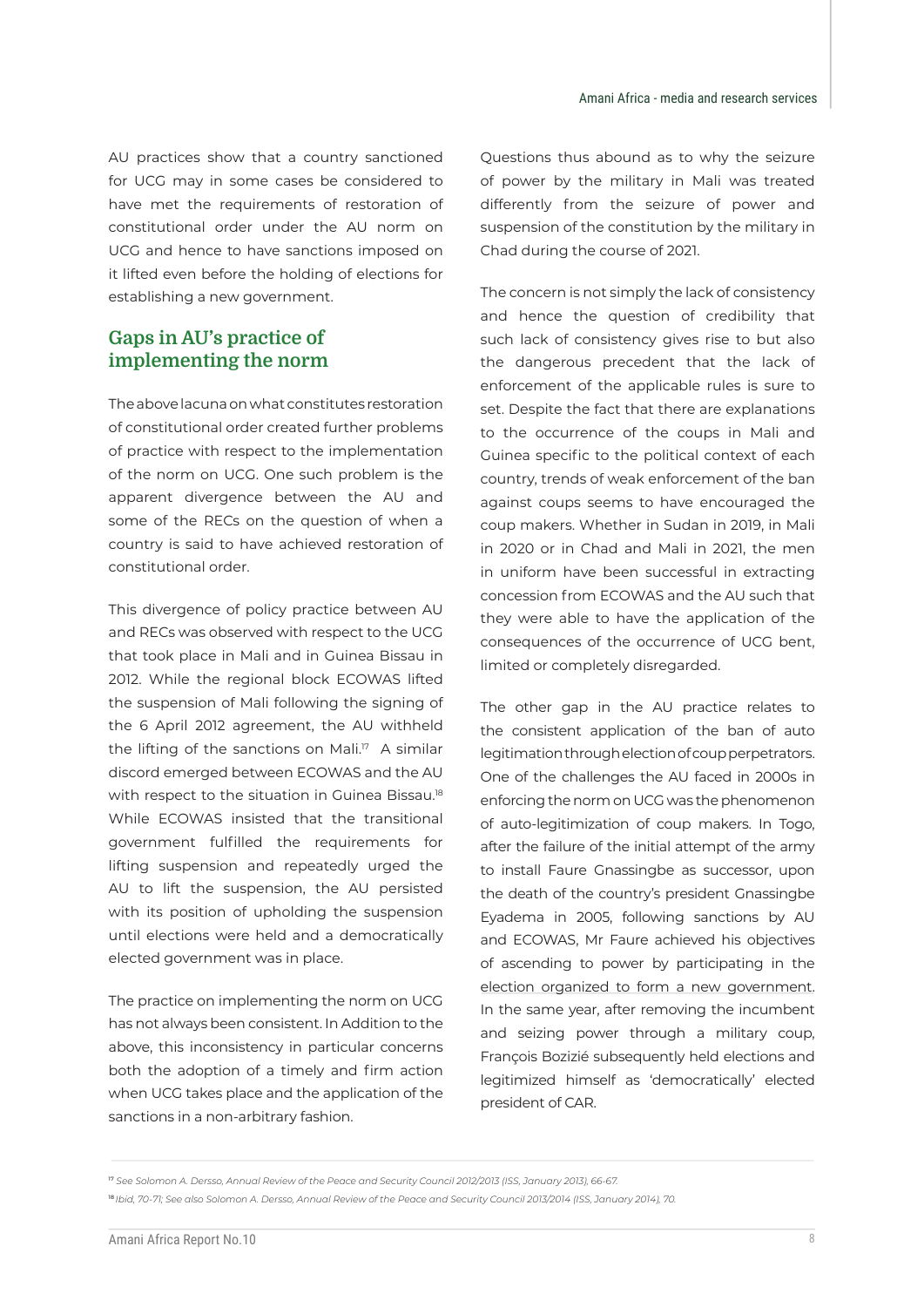In an attempt to counter this trend and prevent perpetrators of coup from accruing benefits out of their participation in unconstitutional acts, the AU imposed a ban on perpetrators of coup from standing for election that was held for restoring constitutional order. This was first done in 2007 with the adoption of the African Charter on Elections, Democracy and Governance. Subsequently, this ban on participation of coup makers in elections was also sanctioned in a decision of the PSC and the AU Assembly in 2010. In the cases of military seizures of power that took place in 2021, the enforcement of this specific ban is set to be another test for the AU. Certainly, failure to uphold the conditions set for transition including non-participation of coup makers in elections is sure to further dent the credibility of both the norm and the institutions enforcing it, including the PSC.

It is also evident that not all RECs have developed robust norms and practices that ban UCG, hence there is inconsistency across the various regions in terms of capacity to prevent or manage UCG. Without the applicability of the ban on UCG across RECs/RMs, it is very difficult if not impossible to achieve policy coordination between the AU and RECs/RMs on enforcing this norm.

### **CONCLUSION**

The deposing of President Conde through military coup has understandably triggered a debate about the efficacy and legitimacy of the AU ban on UCG. Coming against the background of two earlier cases of military seizure of power in 2021, it has prompted analysis and policy makers to express concern about risk of return to the time of the Organization of African Unity (OAU) when coups were the main avenue for change of government. To be sure coups are not as common as in the old days of the OAU.

Even so, the trend is concerning. The PSC has identified at its 1014th session, the resurgence of UCG as one of the peace and security challenges facing the continent.

As the foregoing analysis shows, coups are a product of the specific political conditions of the society concerned. From the perspective of the AU norm, the occurrence of coups also reflects the attitude of coup makers to the ban on coups. First, it may indicate that coup makers are increasingly having little regard to the ban and are willing to bear the costs of the ban. Indeed, the sentiments that Nigeria's Vice President expressed as captured in the introductory part of this special report is indicative that there is emerging perception on the part of coup makers that the benefits of engaging in coups outweighs the negative consequences from the norms of AU and regional bodies banning coups.

Second, the occurrence of coups also show that coup makers have come to recognize that AU and regional bodies have become lenient in their enforcement of the norms banning coup, thereby enabling coup makers to legitimize themselves by negotiating a concession for exercising major influence in the political process of their country.

Third, the resurgence of coups also points to the willingness of men in uniform to take advantage of the inability of the norm on UCG to address the governance deficits including the perpetration of constitutional coups by incumbent presidents. Liberia's President was accurate that 'If the removal of term limits is serving as a trigger for the overthrow of constitutionally-elected governments, then perhaps we in Ecowas should exert our best efforts to ensure that the term limits in the constitutions of all member states should be respected.'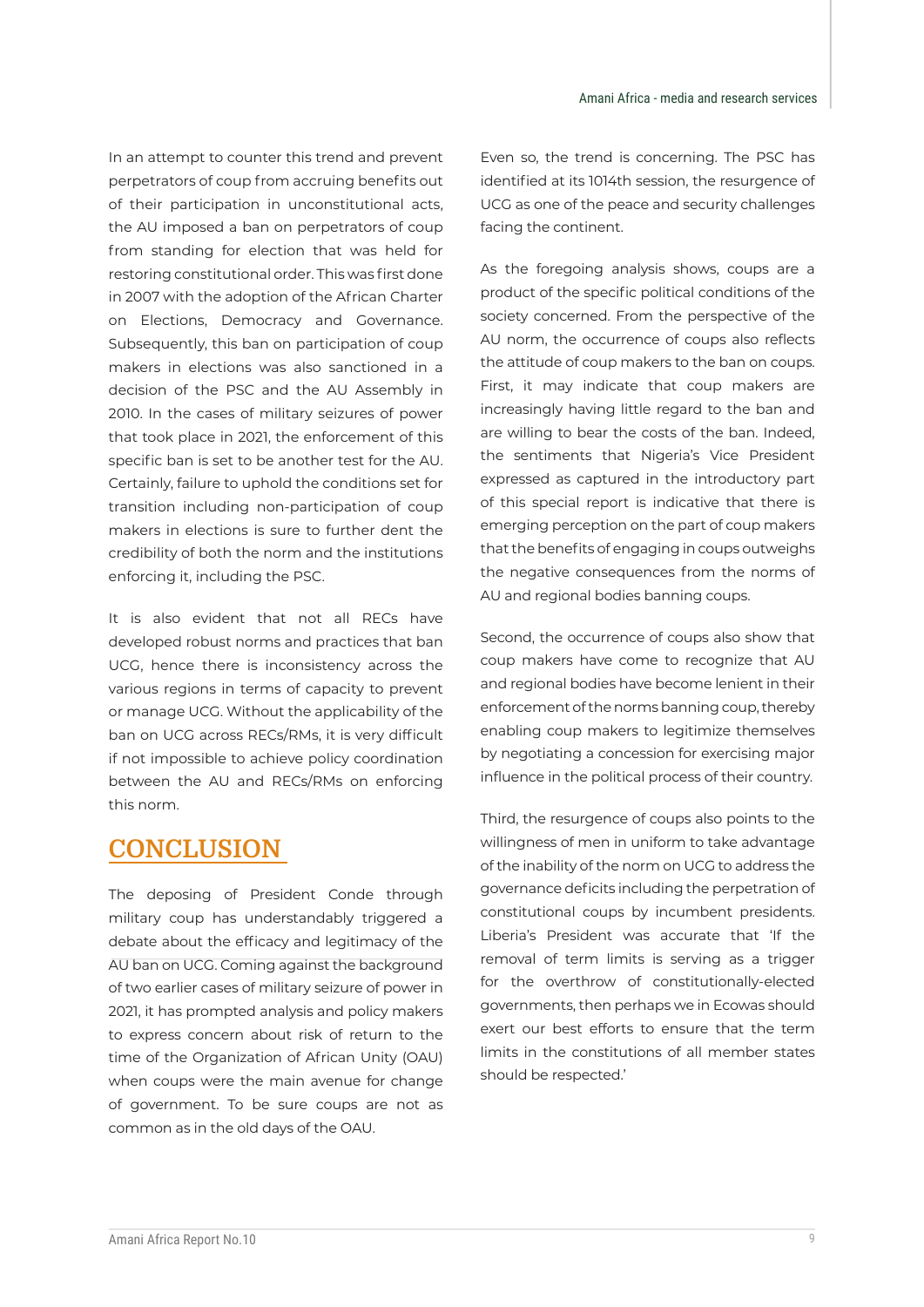The events in Guinea also show a weakness of early warning and the initiation of effective and timely preventive measures. There is no doubt that the AU and regional bodies such as ECOWAS are right in initiating the reactive measures in response to the coup in Guinea. However, the reactive measures are only important as far as the coup is concerned but not with respect to the conditions that contributed to the occurrence of the coup. The AU and ECOWAS should have acted on the early warnings on the constitutional disputes and the resultant governance deficits afflicting Guinea and pushed the necessary political and institutional reforms. The lesson from this experience and the earlier experience in Burkina Faso, where the failure to dissuade Compaore from proceeding with his efforts to change the constitutional clause limiting the term of office of the president in the face of mounting popular opposition in the months before November 2014, is that political confrontations and upheavals about third term of presidents in office should be an area of concern for the continental early warning system (CEWS) in respect of which AU and regional bodies should initiate appropriate early responses.

Going further, the AU could, as part of its early warning process, scan and assess the vulnerability of AU member States to potential troubles relating to attempts at changing or removing constitutional term limits and plan and deploy timely preventative measures.

It is clear from the events in Guinea that there are major governance issues that create the conditions for the occurrence of military coups. But it is a mistake to consider military coups exclusively as a manifestation of the democratic governance deficits afflicting a country. A coup is on its own a problem even when it occurred in a context of major governance deficits and enjoy significant public support.

It is very dangerous if, from the perspective of the AU norm banning UCG, a distinction was to be made between coups that have a degree of legitimacy and those lacking such legitimacy. Any tendency on the part of the AU and regional bodies to treat coups differently on account of the conditions that precipitated them creates an opening that would render effective enforcement of the AU norm increasingly untenable. This is indeed a major lesson from the recent practices of the AU in dealing with military coups on a case by case and by creating exceptions that cannot be credibly defended and consistently applied. The implication of the foregoing is that the AU should treat all military coups, irrespective of the democratic governance deficits that makes their occurrence possible and popular the same way by denying them any political and legal recognition and legitimacy. Accordingly, it should condemn all of them without any distinction, apply suspension against them and facilitate, through pressure and diplomacy, the speedy transfer of power by the coup makers to a civilian transitional government that will implement institutional reforms and elections on the basis of a roadmap drawn up with the participation of all political and social forces of the country concerned.

In terms of addressing the crisis of credibility facing the AU norm banning UCG, the current normative hierarchy that assigns different consequences to UCG and to serious human rights and democratic deficits should be eliminated. The sanctions applicable in cases of UCG should be made applicable to cases involving systematic and widespread violations of rule of law, human and peoples' rights and basic democratic principles. It is therefore high time to heed the counsel of the former AU Peace and Security Commissioner, Ramtane Lamamra, who in a statement at the 284th meeting of the PSC, observed '[t]he AU should have the necessary capacity to enforce compliance by all Member States with all its instruments.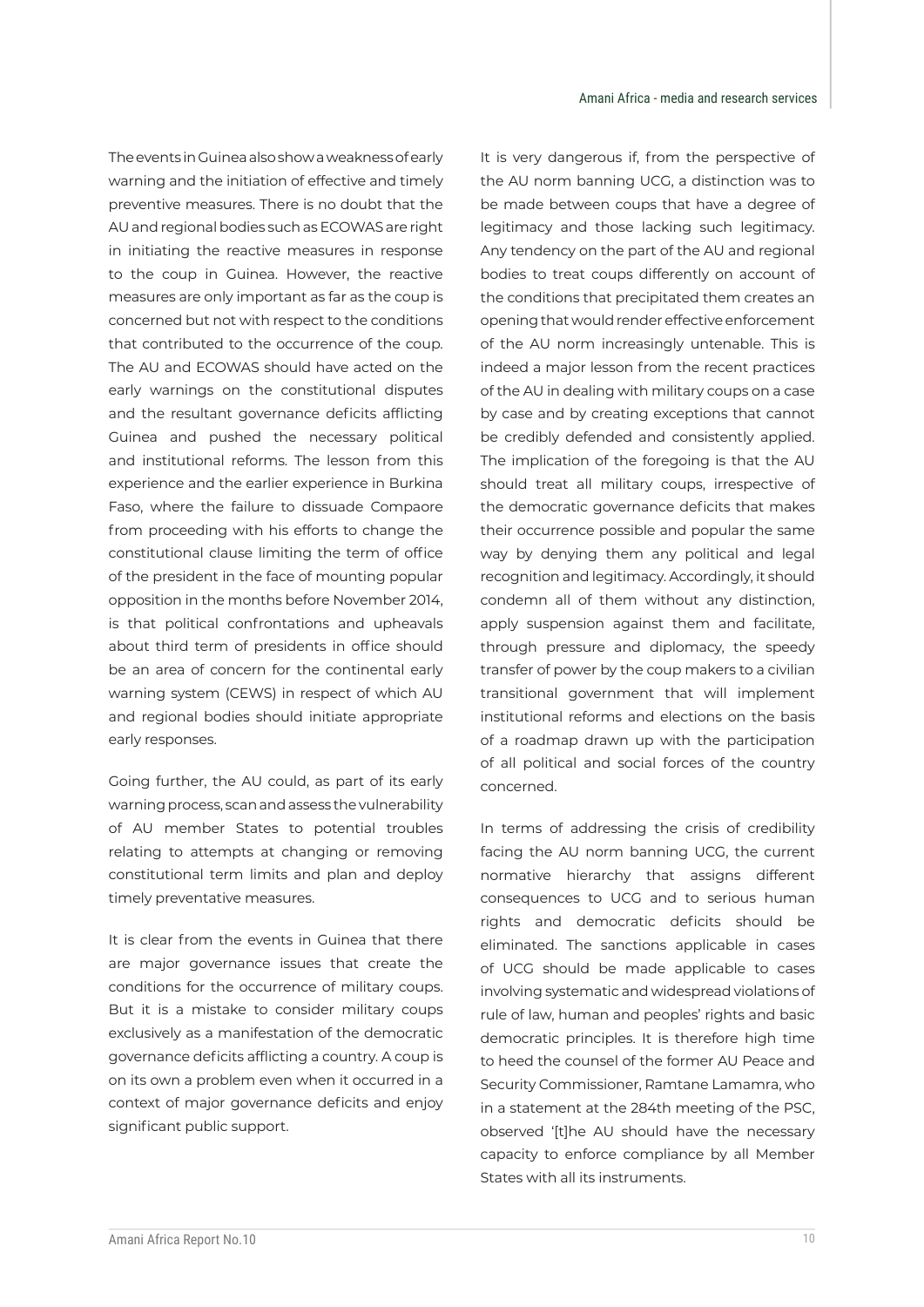This should be coupled with credible deterrent measures against non-compliance and violation of AU instruments and frameworks by member states.19 For this, it is imperative the recommendations of the AU human rights and governance bodies including those contained in the country reports of the African Peer Review Mechanism (APRM) should be used and can serve as the basis.

Similarly, a consistent application of the norm on UCG demands standardizing the approach on the ban on UCG at the level of RECs/RMs. As the experience of policy coordination between ECOWAS and AU on the coup in Guinea shows, it is of significance that all RECs/RMs have complementary standards proscribing and sanctioning UCG.

With respect to ensuring the application of Article 23 (5) of the African Charter on Elections, Democracy and Governance, there are at least four steps worth pursuing. First the AU should encourage a consensual, participatory and inclusive processes when constitutional amendments on presidential term limits are considered in a member State. Second, a further measure in dealing with the effects of attempts at amending presidential term limit on peace and security as well as democratization is for the AU both to elaborate the conditions that legitimate revision of constitutions should meet and to play the role of monitoring and certifying such processes similar to its role in election observation. This can be done through implementing the request of the PSC for the elaboration of principles and guidelines on amendments of constitutions which will be universally applicable to all member states.<sup>20</sup> Third, in case of doubt about whether the processes are legitimate and consultative that ensured the free participation of all segments of society, the matter could be referred to an independent commission of inquiry or to the AU human rights bodies. Fourth, taking into account the fact that tampering with term limit is becoming trigger of instability and violence, the AU may through its policy organs and its legislative process determine acts of tampering with constitutional provisions on term limits that fail to comply with such processes and face public opposition as constituting UCG under Article 23(5).21

Similarly, in order to address the other gaps including for clearly specifying the standard by which constitutional order is said to have been restored as a matter of rule and the point at which the sanctions imposed are to be lifted and to implement the PSC decision on clarifying the relationship between popular uprisings and UCG,<sup>22</sup> the PSC should convene a special retreat focusing on mechanisms for strengthening the AU norm on UCG and its effective implementation. This could be the occasion for the PSC to also consolidate into a single instrument the various rules on the ban on UCG that are to be found scattered in various documents.23 The consolidation of the AU rules on UCG into a single document would also help to facilitate the adoption of the same standards on UCG by RECs/RMs that currently don't have any similar norm on UCG.

<sup>20</sup>*African Union, Press Statement of the 791st session, PSC/PR/BR. (DCCXCI), 22 August 2018.* 

<sup>&</sup>lt;sup>19</sup> Statement of AU Peace and Security Commissioner, Ambassador Ramtane Lamamra at the AU PSC 275th meeting, http://www.au.int/en/dp/ps/ *content/statement-ambassador-ramtane-lamamra-commissioner-peace-and-security-275th- au-peace-and-secu.* 

<sup>21</sup>*It is worth noting that the PSC in the statement of its 791st session has already stated that failure to respect (constitutional principles, the rule of law*  and AU instruments on democracy and constitutional rule) often lead to situations of tension with serious political and security imputation, which, in *turn, could trigger political crise. African Union, Press Statement of the 791st session, PSC/PR/BR. (DCCXCI), 22 August 2018.* 

<sup>22</sup>*African Union, Press Statement, PSC/PR.BR.(CDXXXII), April 29, 2014.*

<sup>23</sup>*The need for such consolidation into one instrument of AU provisions on UCG is identified by the PSC at its 791st session. See African Union, Press Statement of the 791st session, PSC/PR/BR. (DCCXCI), 22 August 2018.*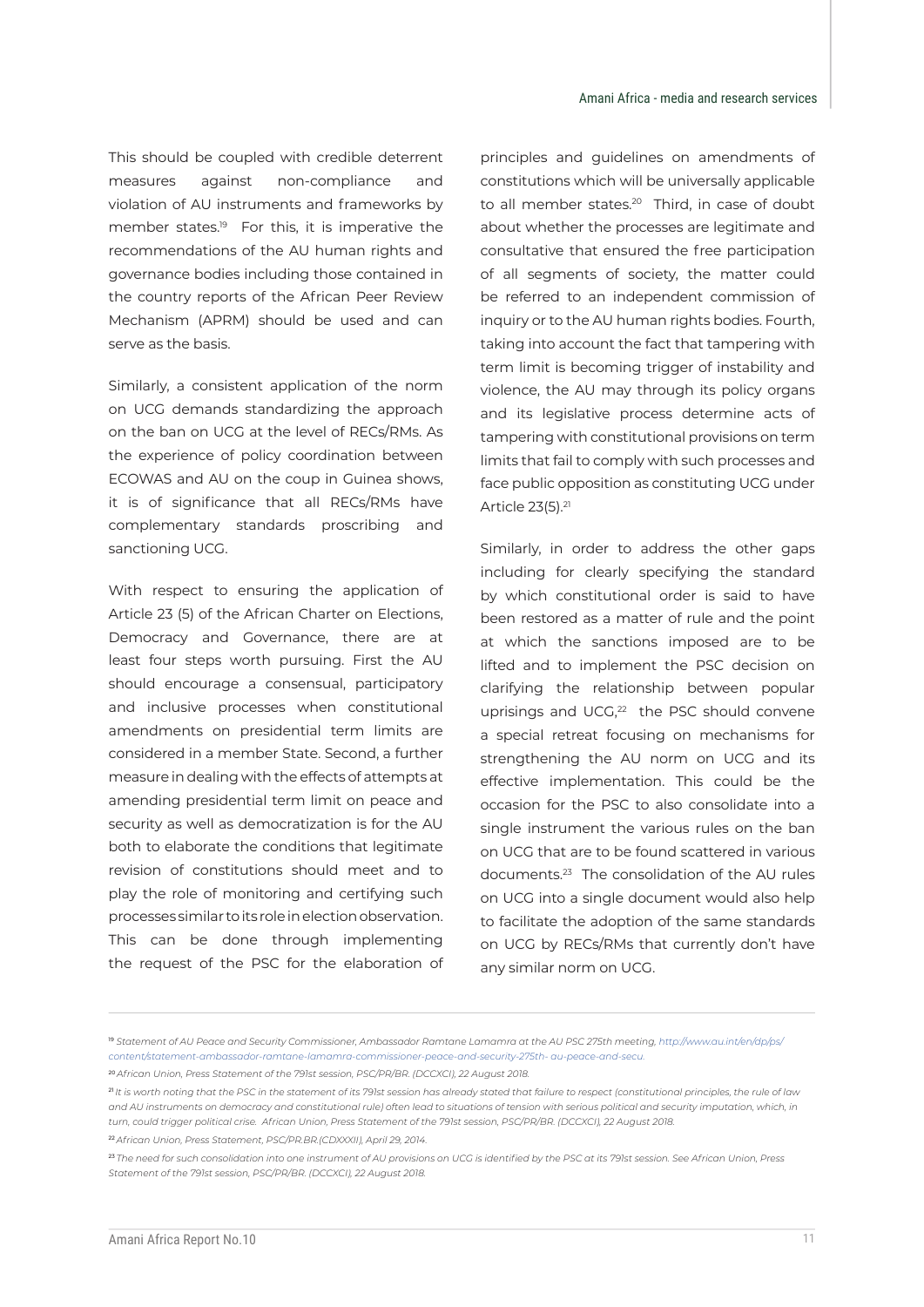Within the framework of the foregoing, in order to ensure a robust, principled, consistent and transparent implementation and enforcement of the norm banning UCG, the PSC should establish as its subsidiary body an expert group on the implementation of the AU norm on UCG. This is a body that offers technical support in assessing the occurrence of UCG, the nature of UCG that occurred in a country, the conditions that should be met for restoration of constitutional order and of lifting of sanctions imposed due to UCG and the best strategy for ensuring that the application of the norm on UCG on a country is able to induce speedy return to constitutional order. The group may consist of a representative of PSC members from each of the five regions, two representatives of the AU Commission one of them from the Office of the Legal Counsel and two independent experts consisting of a legal expert and a representative of a civil society group on the promotion of constitutional governance.